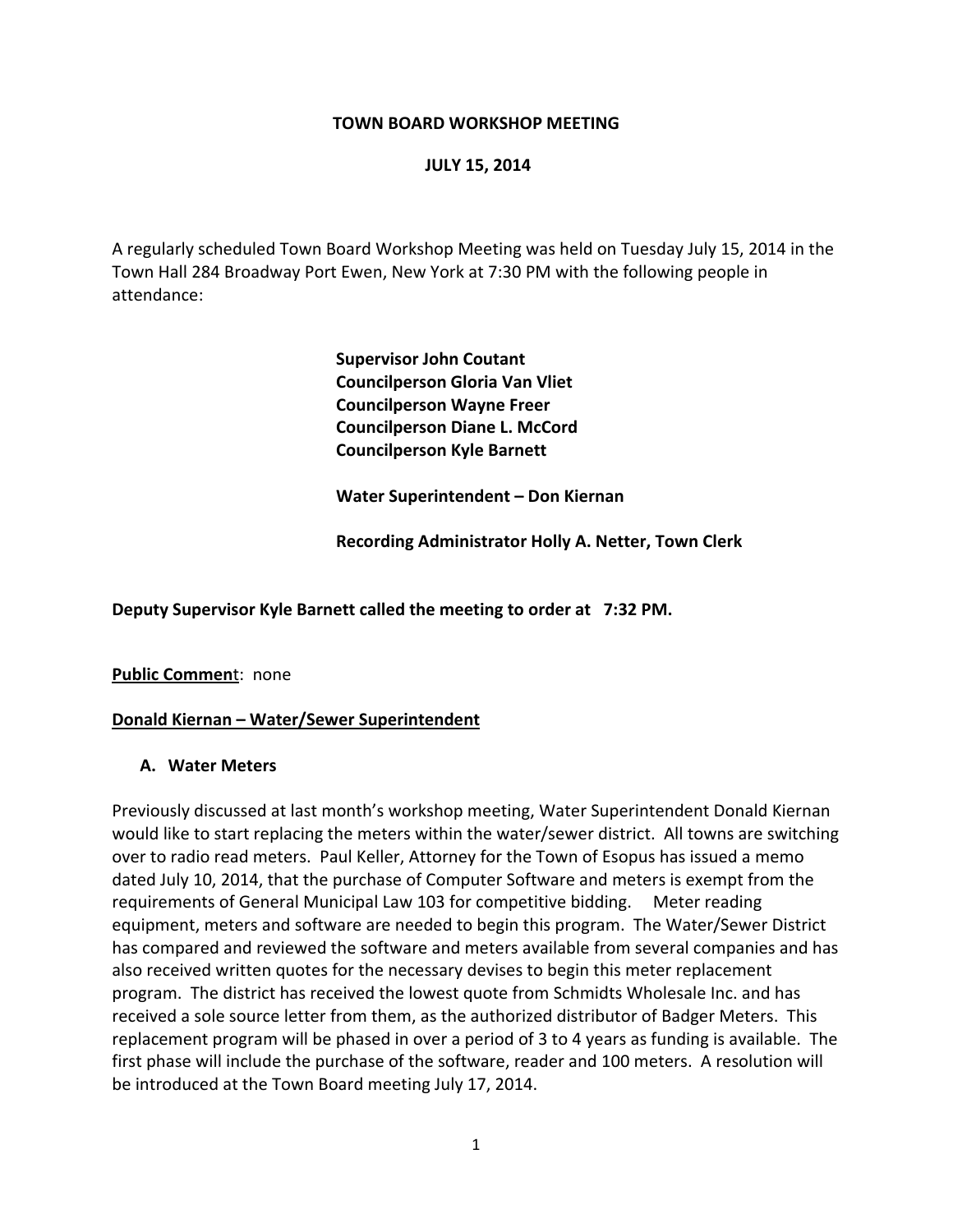# **B. Water Tank/District Improvements**

Future Improvements will need to be made in the Water Sewer District. One of the items that will need to be addressed in the future is the replacement of the Water Tank. The best type of tank will be determined by the engineers.

On March 16, 2000, by resolution of the Esopus Town Board, the Town Board authorized the creation of a Capital Reserve Account for the expansion of the Port Ewen Water Treatment Plant and also authorized the transfer of \$50,000 from the Port Ewen Water District fund balance to the Capital Reserve Account. In 2004 an additional \$50,000 was transferred to this account from the Port Ewen Water District Fund Balance. At this time it is in the best interest of the Port Ewen Water District that the Esopus Town Board change the purpose of this Capital Reserve Account to better address the future needs of the Port Ewen Water District. This account will be referred to as the Port Ewen Water District Capital Improvement Account. These funds will only be able to be used to pay for Town Board approved capital improvements to the infrastructure of the Port Ewen Water District and any related expenses to projects related to district improvements. A resolution will be introduced at the Town Board meeting July 17, 2014.

# **C. City of Kingston Waste Water Treatment Plant**

In June, Superintendent Don Kiernan had written a letter to the Mayor of the City of Kingston informing them that the Port Ewen Water/Sewer Board of Commissioners would like to have a liaison appointed to the City of Kingston. The Mayor contacted Superintendent Kiernan and told him John Tuey, City of Kingston Comptroller will be keeping him more apprised of what is happening in the City of Kingston. The city is borrowing 1,904,452 of which 10.42% is our shared responsibility. Mr. Tuey said 90% would be FEMA money however, we know from past history the funding does not always come through. The City is switching their supplier of a chemical (BIOXIDE) and Superintendent Kiernan was informed we need to purchase a new holding tank because the tank we are using now is provided by the current supplier. Supervisor Coutant suggested Superintendent Kiernan contact the existing supplier to see if we could purchase the current tank from them. The cost is expected to be around \$1500, however it seems to take a while for the tanks to be delivered.

#### **EXECUTIVE SESSION – Interview George Williamson‐ Environmental Board**

**A motion was made to enter into Executive Session for the purpose of interviewing George Williamson for the Environmental Board at 7:55 pm by Councilperson Kyle Barnett and seconded by Councilperson Wayne Freer.** 

**A motion was made to come out of Executive Session at 8:12 pm by Councilperson Wayne Freer and seconded by Councilperson Kyle Barnett .**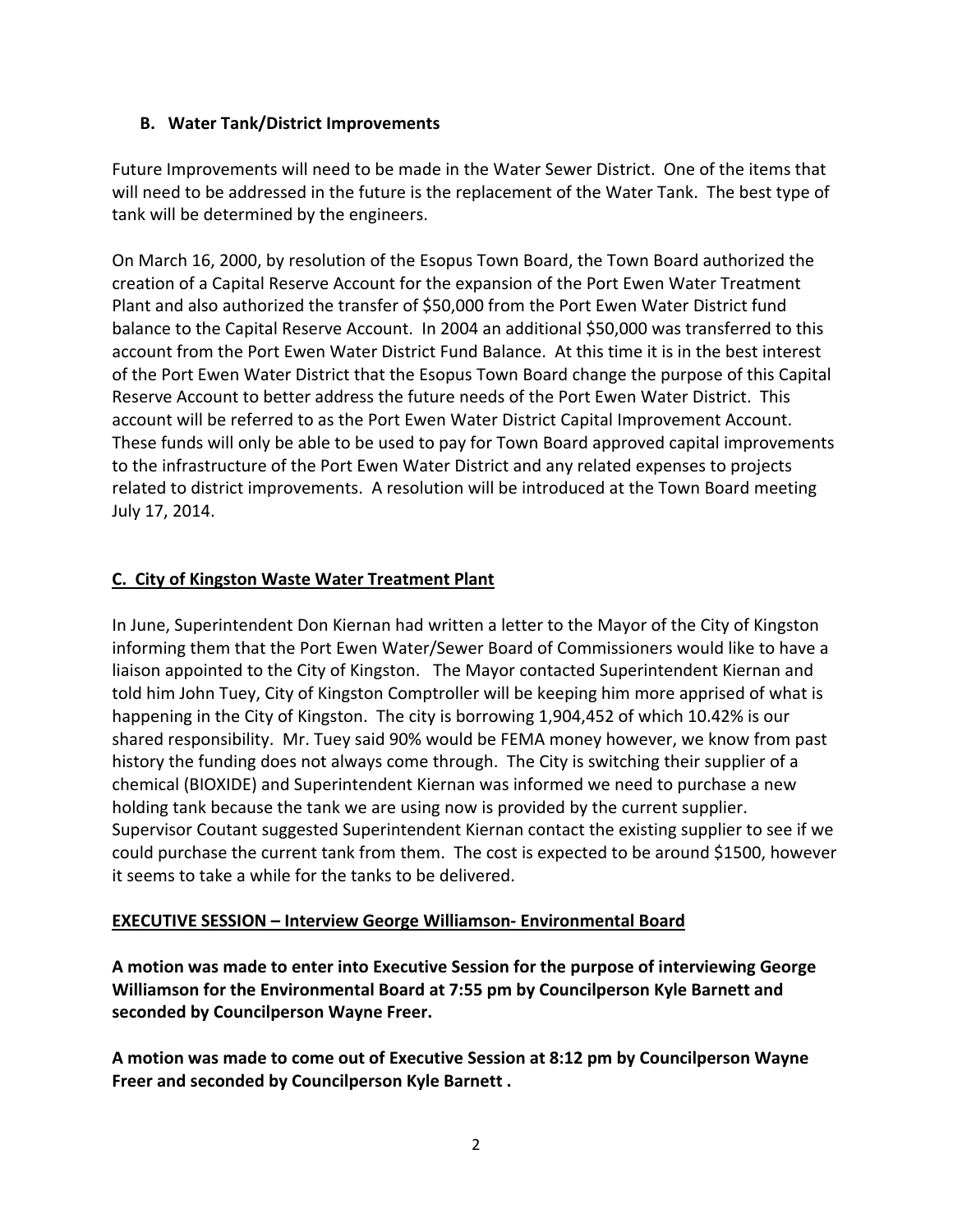A resolution to appoint George Wiliamson to the environmental Board will be offered at the Town Board Meeting July 17, 2014.

# **Planning Board Problem**

Over the years there has not been continuity between the Zoning Code Enforcement Officer and the Building Department. There has been a problem with the enforcement of the Zoning issues as well as contingencies that have been placed on projects by the Planning Board. Paul Keller, Attorney to the Town of Esopus, has determined that the Town Code authorizes the Town Board to be able to appoint an individual to be a Deputy Building/Zoning Enforcement Officer. The Current Building Inspector/Zoning Code Enforcement Officer is part time, working 21 hours a week. Supervisor Coutant said Tim Keefe, Building Inspector, does not have the time to deal will these issues. His top priority is inspecting the new construction in the town to keep the projects moving forward. The purpose of having a Deputy Zoning Enforcement Officer would be to make sure the Planning Board issues were address. Supervisor Coutant feels the best candidate for this Deputy position would be a Planning Board member. Planning Board members have a term of 7 years which provides them with the continuity of what needed to be done, opposed to having a stranger try to familiarize themselves with all of the outstanding cases. The Planning Board members are already in the loop on what needs to be completed. Several of the Town Board members disagreed and feel it would be a conflict of interest having a Planning Board member enforcing their stipulations on an application.

Councilperson Gloria Van Vliet, liaison to the Planning Board, feels the real problem is there is no communication between the Building Inspector and the Planning Board. She said many of the Planning Board members said Tim should be keeping a "tickler file" on paper or computer to track outstanding issues and follow up accordingly.

Fred Zimmer said there have been mistakes made but we need to move on. He feels Tim does a good job. Fred also believes if there is a Deputy Zoning person appointed it should not be a Planning Board member, maybe a Zoning Board member. Fred does not feel there is anyone on the Planning Board that is qualified for the position. There are still things missing on Tucker Pond.

We need to strengthen the enforcement side behind zoning and stipulations placed by the Planning Board. Whoever was appointed would need to have good judgment, making sure they are consistent and not discriminating against anyone. How this will be done is the question. The Town Board will continue to look into the options and discuss it at a future time.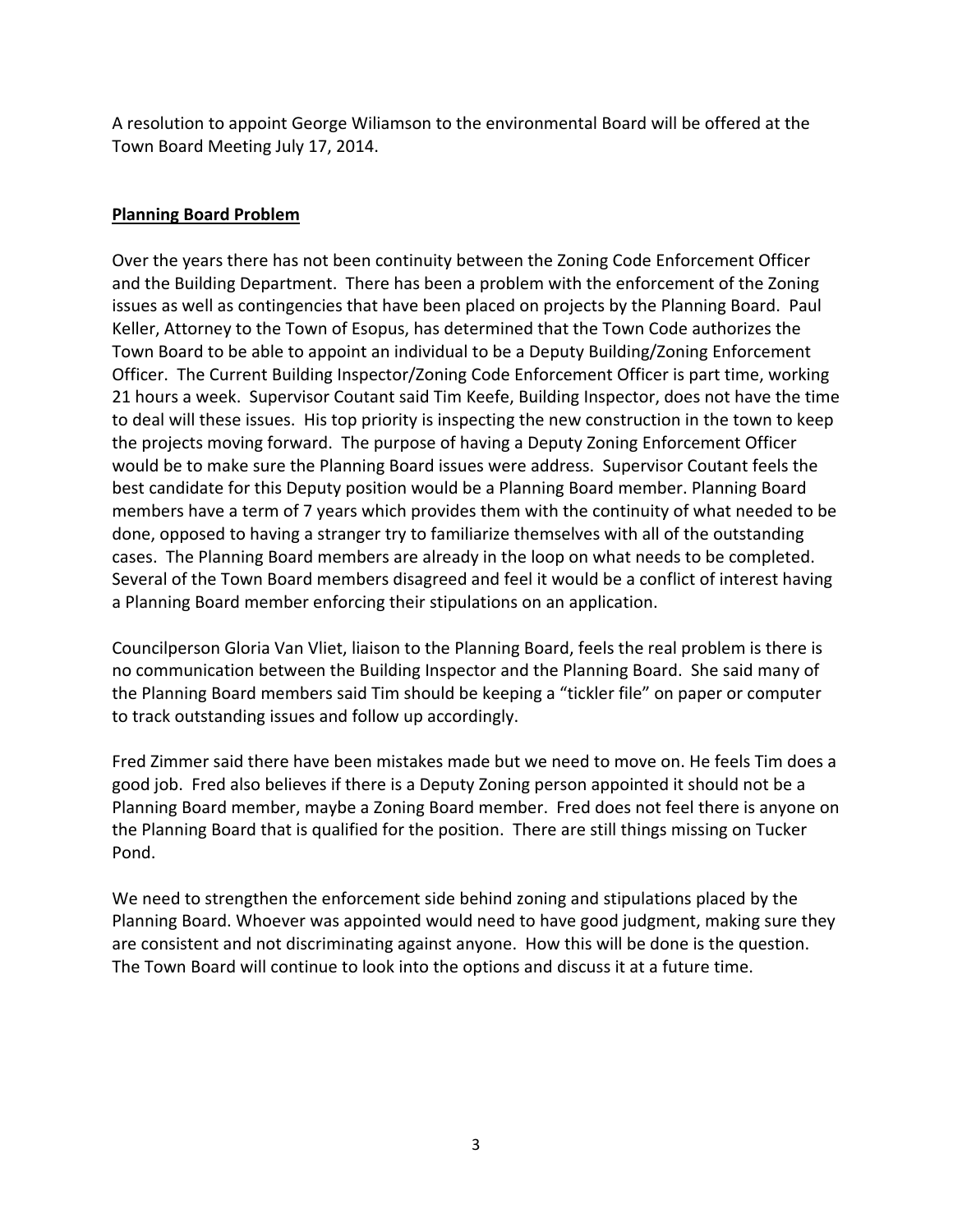## **Town Approved Electrical Inspection Agencies**

Tri‐State Inspection Agency, Inc., of Warwick, New York, has failed to provide us with their insurance certificates. Tim Keefe, Building Inspector, recommends the Board to remove Tri ‐State from our list of approved electrical inspection agencies.

### **Spitzenberg Apple Tree**

The Town of Esopus and the Esopus Library each have lost one of their Spitzenberg Apple Trees. In order for the tree to pollinate you need to have two. The Town has decided to donate the tree located at Town Hall to the Library so it can cross pollinate.

## **Budget Format**

Councilperson Diane McCord has put together budget worksheets for each of the department heads in an attempt to unify a format for the submission of the 2015 Budget. A meeting will be held with all department heads to discuss the expectations of the budget for 2015. Councilperson Freer and Councilperson McCord will conduct the meeting.

## **Demolition Bids**

A bid opening was held June  $17<sup>th</sup>$  for the demolition of two properties. There are not enough funds in the budget to award both bids. The lowest bid for the property located at 193 Union Center Road was \$8,250. The town will need to transfer approximately \$300 to award that bid. The town had no idea of the cost of removal at the time we put these properties out for bid. The lowest bid for the property located at 113 East Main Street was \$21,000. Tim Keefe, Building Inspector, has been in touch with the Bank who takes care of the property and has given them the cost for removal. The bank will be in touch with Tim to advise them how they would like to proceed.

#### **Miscellaneous:**

# **PA system in Town Hall**

There is a PA system in Town Hall. A few years back Councilperson Barnett and Councilperson Freer met with Charlie Wesley who was the General Contractor when the Town Hall was built to review how the PA system worked. There has been an increase in difficulty hearing the Planning Board and members of the audience at public meetings. Councilperson Freer and Councilperson Barnett were asked to research the options and put together a cost proposal so we can utilize the system that is already in place. The microphones which are to be utilized should have a switch or mute button.